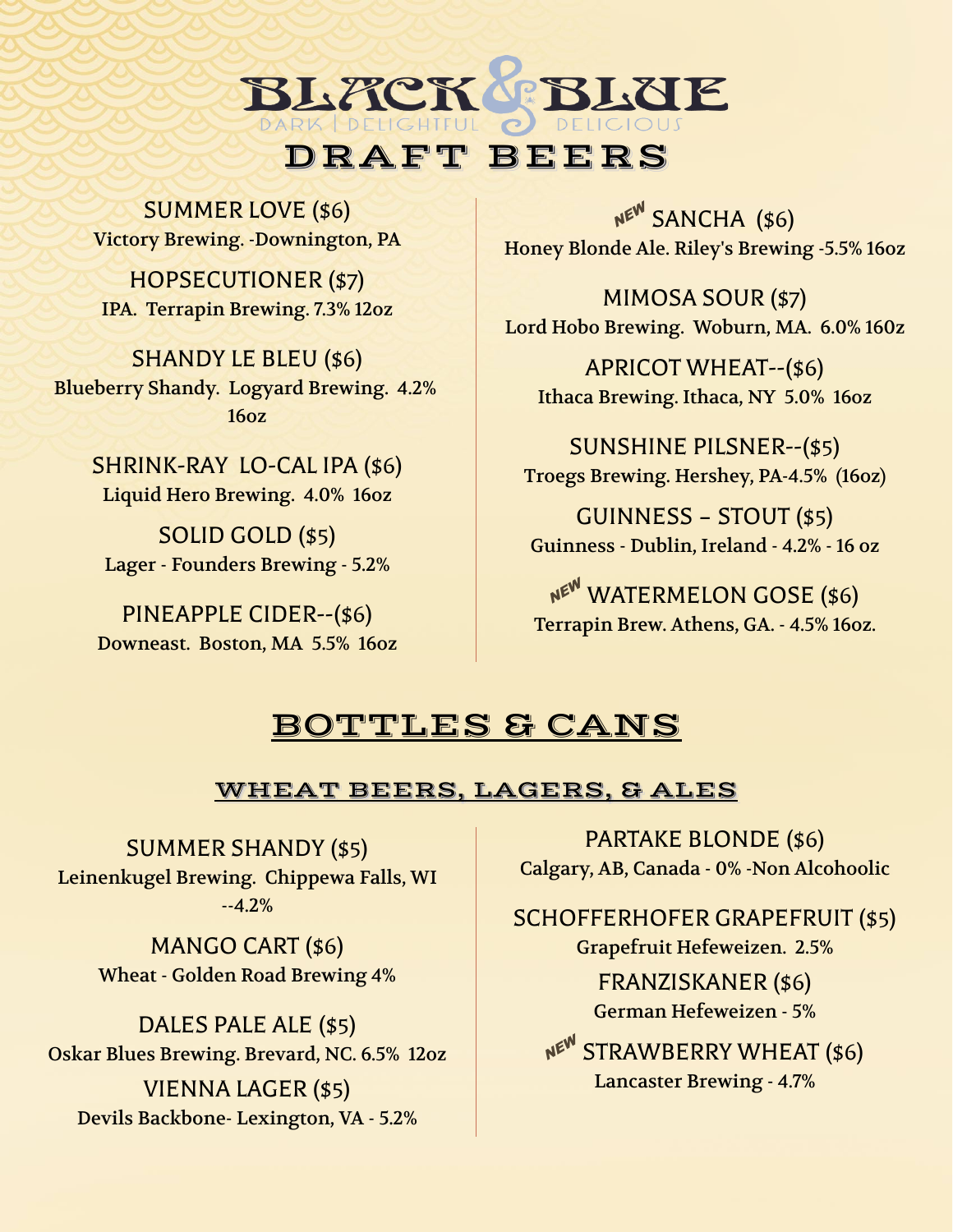# DREAMWEAVER (\$5)

Wheat Beer - Tröegs Brewing - 4.8%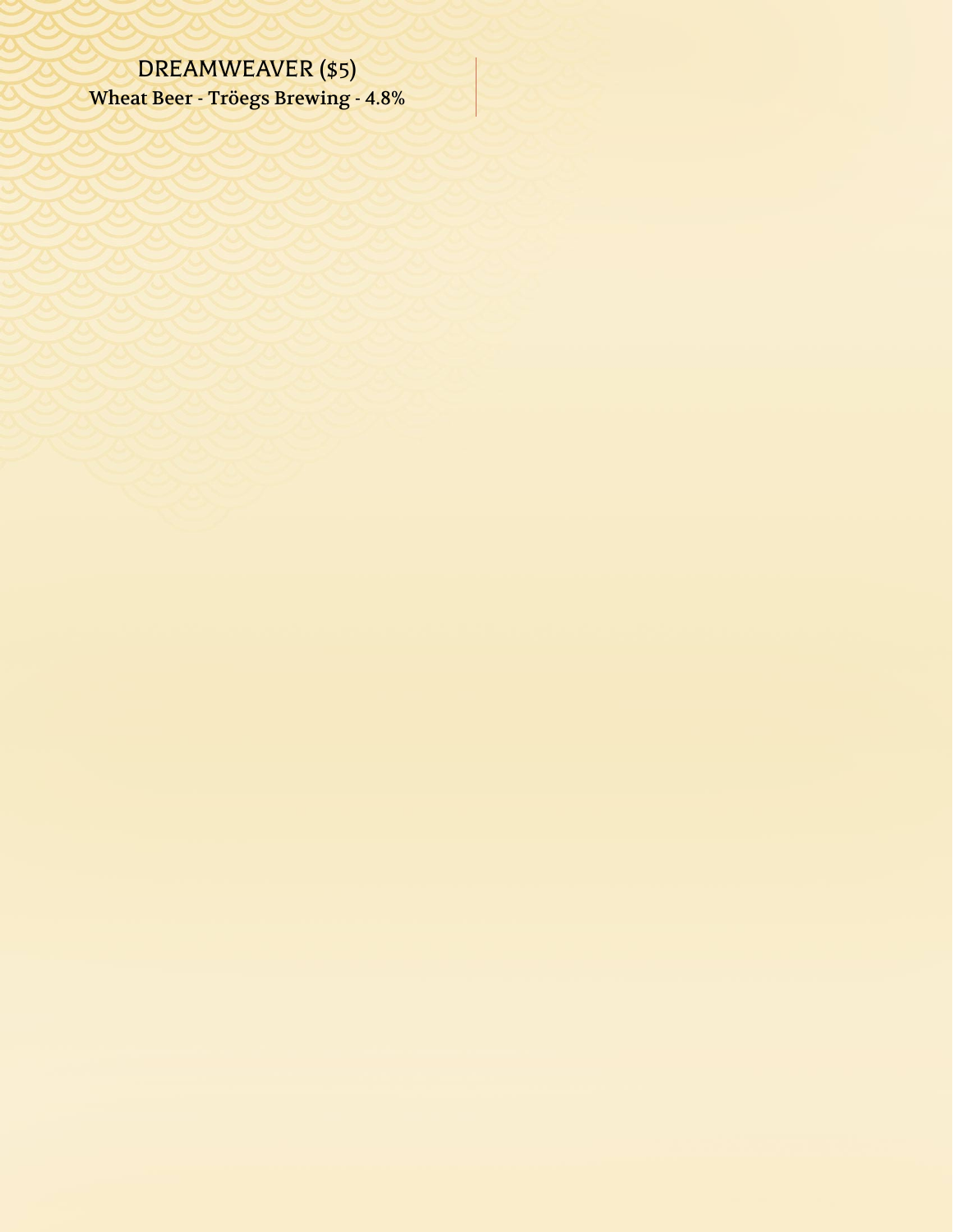### SOUR ALES & FRUIT BEERS

**WING LOVE CONQUERS (\$6)** Blackberry-Basil Gose. Sam Adams 4.9% Aldus Brewing. Hanover, PA. 7.0% IMPERIAL BERLINER WEISS (\$9) Hoppin' Frog Brewing. Akron, Ohio. 9.5% RASPBERRY-LEMON MASH

BAM NOIRE - 4.6% 16OZ - (\$7) Jolly Pumpkin Brew, MI. Farmhouse Saison TART CHERRY ALE-- BARREL'D SOUR (\$8)

(\$8)--KETTLE SOUR Free Will Brewing Perkasie, PA.--16oz

### IMPORTS AND INTERNATIONAL STYLES

TREMENS (\$9) PALE BLONDE Delirium Brewing. Melle, Belgium. 8.5% 12oz

DEAD GUY ALE (\$7) MAIBOCK Rogue Brewing. Newport, OR. 6.8%--12oz

TRIPPEL (\$7) Belgian Tripel Style - New Belgium Brew. 8.5%

### SINGLE & DOUBLE IPAS

LIL' SQUEEZY (\$6) Juicy Pale Ale--Deschutes....5.0% Lo-Cal IPA - Dogfish Head - 4%

West coast IPA. Flying Dog Brewing. 8.3% 60 MINUTE IPA (\$6)

WOLF PUP SESSION IPA (\$5) IPA - Dogfish Head - 6%

Wilmer Brothers Brew. Oregon 6.7% and LIL HEAVEN (\$7)

IPA. Founders Brewing. 5.5%

FOG MONSTER (CREAMSICLE EDITION) (\$6) SLIGHTLY MIGHTY (\$5) New England style Ipa. Rusty Rail Brewing

710 PALE ALE (\$5) RAGING BITCH (\$7) Hazy Pale ale. Sweetwater Brewing, 5.4%

Session IPA - 4.8% VOODOO RANGER IPA (\$6) **u** OMISSION IPA \$6 New Belgium Brewing. 7.0%

ALL DAY IPA (\$6) Session IPA. Two Roads Brewing. 4.8%

Cocktails & Wines on the Next Page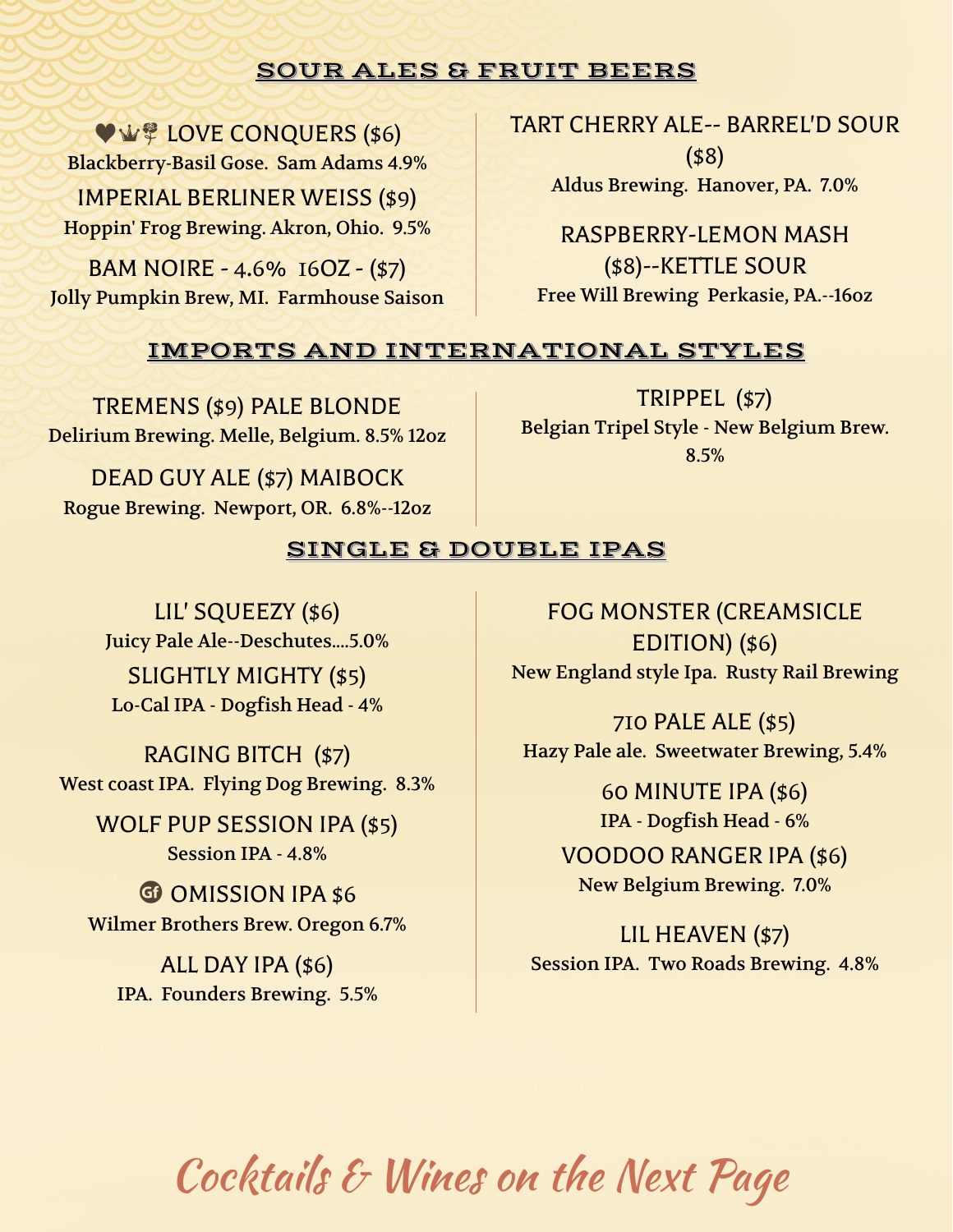#### STOUTS & PORTERS

TURBO DOG (\$6) Coffee Brown. Abita Brewing. 5.6%

> MILK STOUT (\$5) Milk Stout - Lancaster - 5.3%

YUENGLING/HERSHEY PORTER Yuengling Brewery. 4.7% (\$6)

NITRO COLD BREW COFFEE (\$5) Guinness - Irish Coffee Stout

CAMP AMP - S'MORES STOUT (\$6) - 6.5% Dogfish Head - DE

#### HARD SELTZERS, CIDERS, & TEAS

WOODCHUCK VERMONT CIDERS (\$6) Amber Sweet Red Apple----Berry Ginger Snap----Pearsecco-----Blueberry

> PERRY CIDER (\$6) Pear/Apple. Ace Ciders. 5.0\$%

 $G$  $\odot$  OWL'S BOOZY TEA (\$5) - 4.8% Matcha, Jasmine Hibiscus White Tea, Raspberry & Watermelon

TWO ROBBERS HARD SELTZER (\$5) Peach-Berry / Orange-Mango / Raspberry-Lime

 $\n **WYNDRIDGE CIDER - PA - 5.5%**  $($6)$$ Original Hard Cider///Black Cherry hard cider